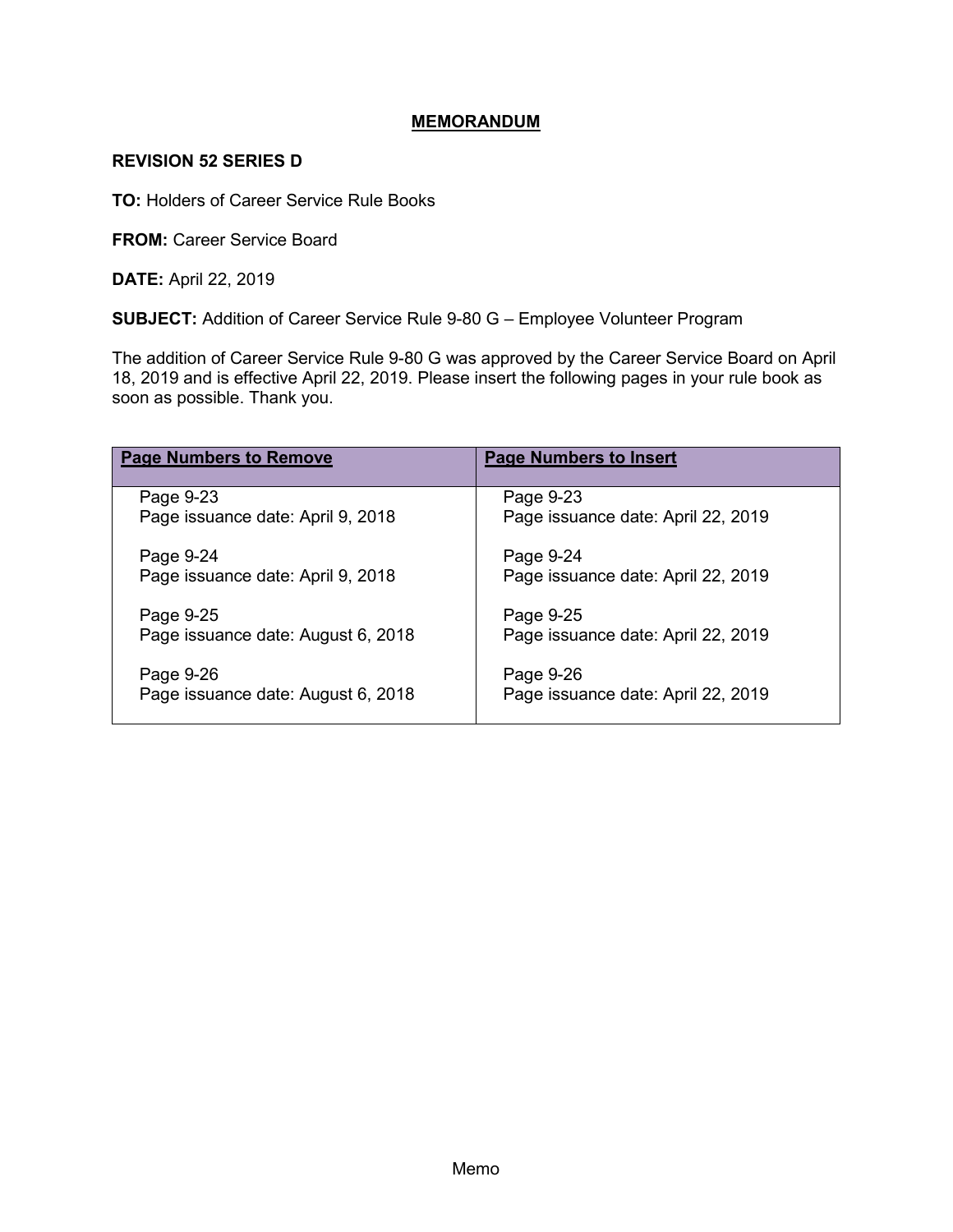### D. Nine/eighty schedule:

Under a nine/eighty schedule, employees are scheduled to work nine (9) hours per day, four (4) days per work week, and four (4) hours on one day of the work week. The start and end date of the work week must be changed so that the work week does not contain more than forty (40) hours of scheduled work. This is accomplished by having the work week begin in the middle of the day on which the four (4) hour shift is scheduled, and end in the middle of that day a week later. This day is the flex day, upon which the employee will work eight (8) hours every other week, and will have off the rest of the time. Days off shall be scheduled consecutively wherever possible, provided, however, that the flex day may be scheduled on any day during the work week in order to prevent staff shortages on any workday.

### E. Alternate work schedules:

The appointing authority may establish an alternate work schedule when neither the standard work week nor any of the special work schedules set forth in this section permit the department or agency to provide necessary services.

# F. Telecommuting:

- 1. Telecommuting is the practice of working at home or from a site other than a department or agency's central workplace. It is a work alternative which appointing authorities may offer to or require of employees.
- 2. Telecommuting is not an employee benefit but an alternative method of meeting the City's needs. Telecommuting is a privilege and an appointing authority has the right to refuse to make telecommuting available to an employee and to terminate a telecommuting arrangement at any time.
- 3. Employees may express a desire not to telecommute and appointing authorities should consider employees' wishes along with the needs of the City in making a final determination.
- 4. Permission to telecommute shall be conditioned on compliance with the telecommuting guidelines established by the OHR Executive Director (see Appendix).

### G. Employee Volunteer Program (Revised April 22, 2019; Rule Revision Memo 52D)

- 1. In accordance with the Employee Volunteer Program (EVP) guidelines, maintained and published by OHR on the EVP website, full-time unlimited employees, who have successfully completed their probationary period, are eligible to volunteer up to eight hours per calendar year for projects pre-approved by OHR. OHR will maintain an approved volunteer project list.
- 2. Participation in the EVP is a privilege, and a supervisor or manager has the right to refuse participation in the EVP at any time due to employee job performance, business need, or other appropriate reason. Employees must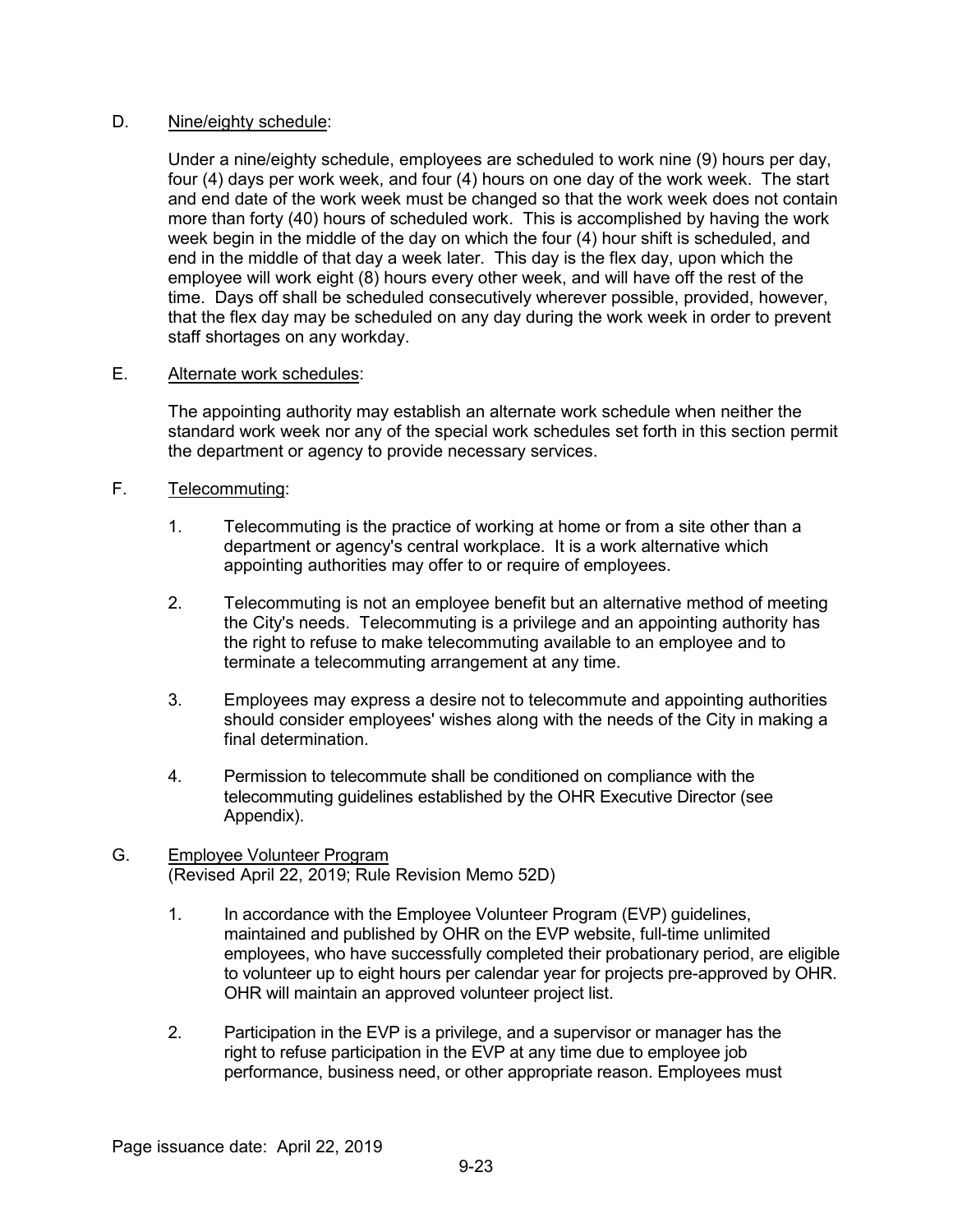request approval from their supervisor or manager at least two (2) weeks prior to their anticipated volunteer date.

3. Employees participating in the EVP will receive their regular rate of pay for volunteer hours. EVP volunteer hours count towards hours worked in the workweek. EVP volunteer hours do not affect vacation leave, sick leave, or paid time off (PTO) accruals.

#### Section 9-90 Overtime

#### 9-91 Policy

(Revised April 9, 2018; Rule Revision Memo 38D)

- A. In accordance with the FLSA, all work performed in excess of forty (40) hours per week by non-exempt employees shall be designated overtime work for the purposes of compensation. Overtime compensation for non-exempt employees may be paid either in cash or in compensatory time off, at the discretion of the appointing authority. The appointing authority shall inform employees of the department's or agency's overtime compensation policy.
	- 1. Non-exempt employees who work overtime and are paid in cash shall receive compensation at the rate of one and one-half (1½) times the regular rate of pay applicable to the position. The regular rate of pay shall be computed as follows:
		- a. Multiply the hourly rate by the employee's actual hours of work in the work week to determine the weekly salary equivalent.
		- b. Total the weekly salary equivalent plus all payments for differentials, standby, and any other compensation required by the FLSA to be included in the regular rate of pay for the work week, and divide by the number of hours the employee actually worked during that week.
	- 2. Non-exempt employees who work overtime and are paid in compensatory time off shall accrue compensatory time at the rate of one and one-half (1½) times the overtime hours worked. An employee who has accumulated eighty (80) hours of compensatory time and is required to work overtime shall only be paid for such overtime in cash.
- B. If a paid holiday, a period of paid leave, or use of compensatory time occurs during a work week, such time shall be counted as time worked when determining whether an employee has worked overtime. Time spent taking courses outside of the normal work day shall not be counted as time worked, even if the employee receives paid training leave to take the courses, unless the City has required the employee to take the course.
- C. Unpaid leave shall not count as time worked.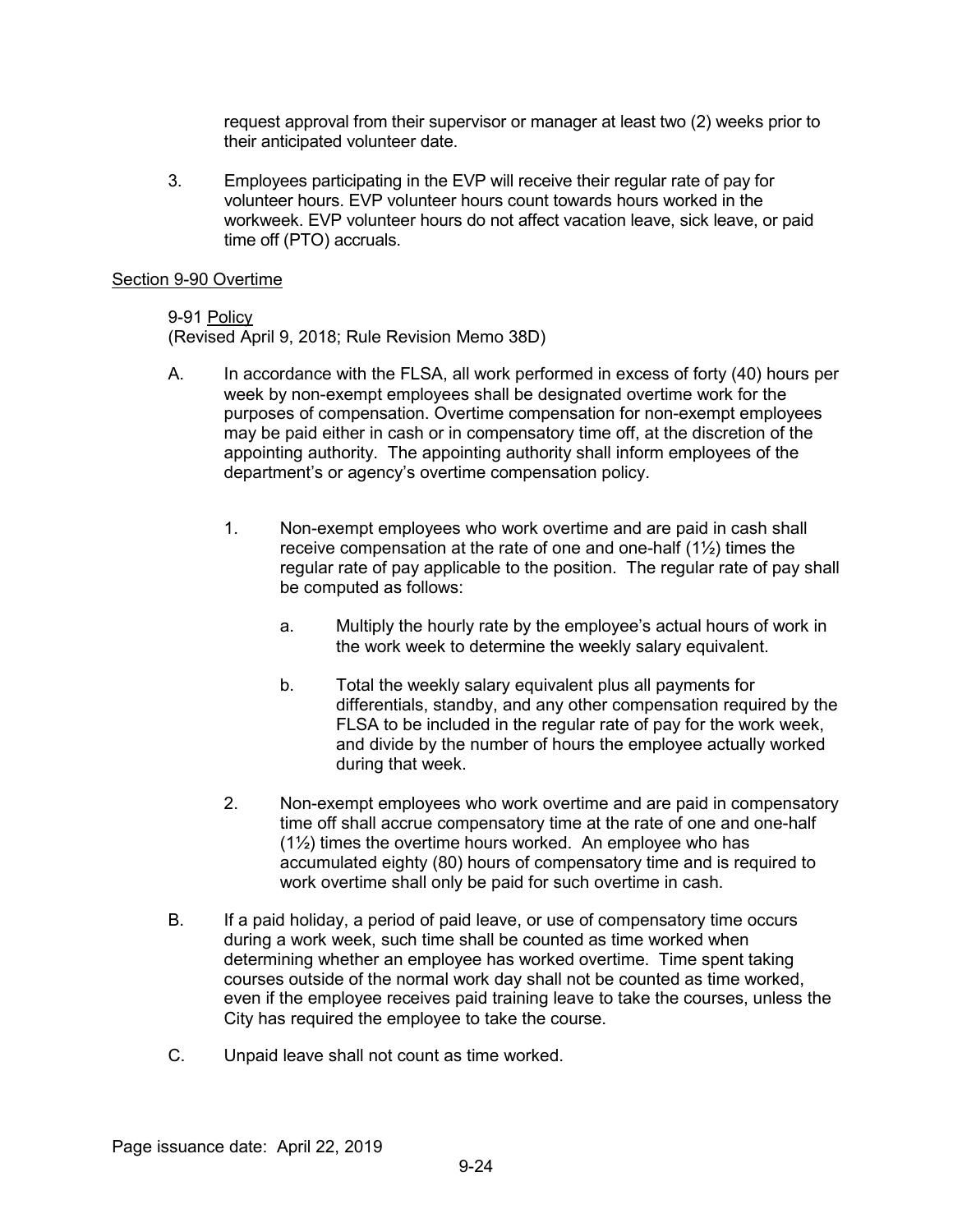D. The hours worked as an election judge by an employee shall not be counted as time worked for the purposes of determining overtime eligibility. If an employee wishes to work as an election judge during a regularly scheduled shift, the employee must request leave from the appointing authority.

# 9-92 Criteria for Authorizing Overtime Work

- A. Overtime work shall be authorized to provide essential City services when such services cannot otherwise be provided by regular or special work schedules. Except in cases of emergency, overtime work shall be authorized and assigned in advance by an employee's supervisor or other designated individual. Working unauthorized overtime may be grounds for discipline, up to and including dismissal.
- B. When an employee has been assigned work outside of his or her normal work schedule, such overtime shall be subject to the same reporting requirements as regular work hours. Failure to report for such work may be cause for disciplinary action, up to and including dismissal.

# 9-93 Overtime Exceptions

(Revised April 9, 2018; Rule Revision Memo 38D)

- A. Employees in overtime exempt classes as defined by the FLSA shall not receive overtime pay, except in the following situations:
	- 1. Based on community practice, the OHR Executive Director may grant an exception to the overtime exclusion for a designated classification or classifications. The overtime rate shall be one and one-half (1½) times the hourly rate of pay applicable to that position.
	- 2. Career Service employees who are employed by the City and County of Denver and work for DHHA in exempt classifications in the Healthcare occupational group shall receive the same exceptions to overtime exclusion as comparable classifications at DHHA, not in the Career Service.
	- 3. Upon the request of an appointing authority, the OHR Executive Director may grant an exception to the overtime exclusion for a specified period of time when the employee or employees will provide services for the City during declared emergencies or when compelling operational needs exist. The overtime rate shall be the straight time hourly rate of pay applicable to that position, however if the employee performs greater than forty (40) hours of non-exempt services in the work week, the overtime rate shall be one and one-half (1½) times the hourly rate of pay applicable to that position.
	- 4. Based on community practice, as approved by the OHR Executive Director, FLSA overtime exempt, first level supervisory classes shall receive overtime only under the circumstances outlined below:
		- a. Scheduled overtime occurring in a holiday week;